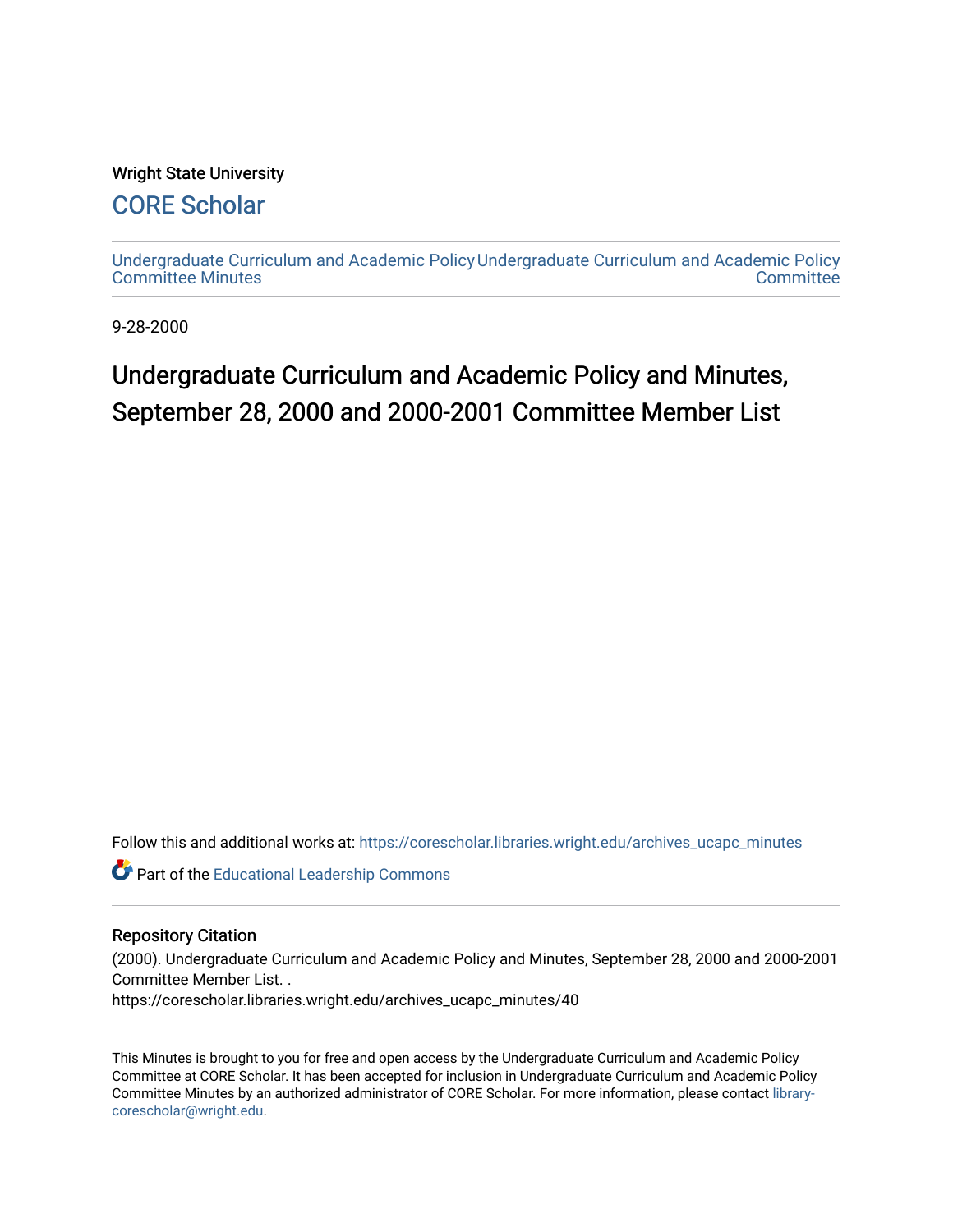## **Undergraduate Curriculum and Academic Policy Committee**

### **2000-01 Committee Members**

#### **Contact Members:**

**Tom Sav, College of Business and Administration (Chair) Jennie Gallimore, College of Engineering and Computer Science Janice Gabbert, College of Liberal Arts Richard Mercer, College of Science and Mathematics Barbara O'Brien, College of Nursing and Health Mark Sirkin, College of Liberal Arts Patricia Renick, College of Education and Human Services Tim Wood, College of Science and Mathematics Mindy Young, Lake Campus School of Medicine School of Professional Psychology Eric Schwesser, Student Government (non-voting) Dan Sullivan, Student Government (non-voting) Joe Law, WAC Committee Chair (non-voting) Jeanne Fraker, University College (Ex-officio, non-voting) Jan Maxwell, University Library (Ex-officio, non-voting) James Walker, Faculty President (Ex-officio)**

**[UCAPC HOME](http://www.wright.edu/ucapc/index.htm)**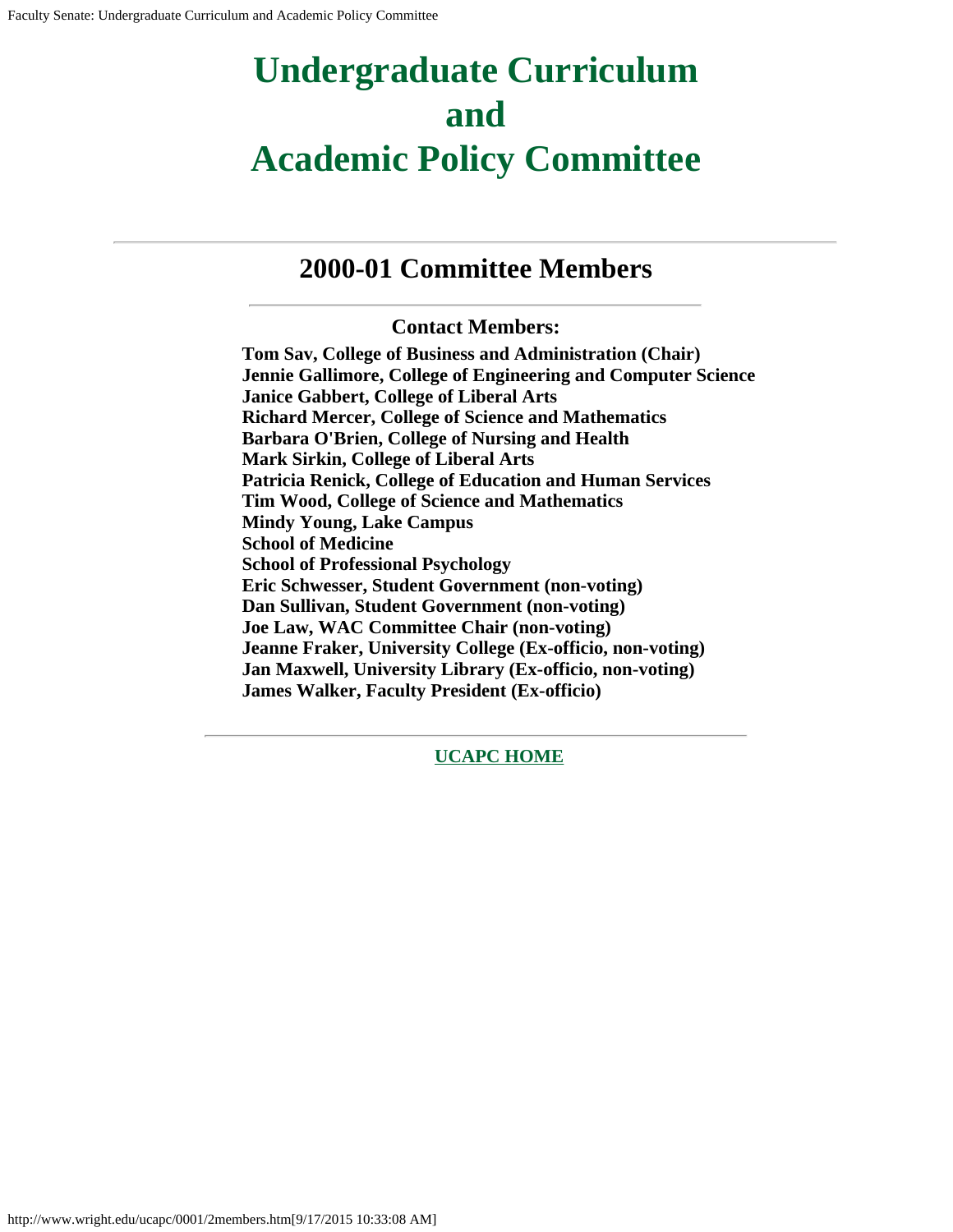# **Undergraduate Curriculum and Academic Policy Committee**

## **Minutes of September 28, 2000 Meeting**

**Present:** Jeanne Fraker, Janice Gabbert, Joe Law, Amer Maher, Richard Mercer, Jan Maxwell, Barbara O'Brien, Patricia Renick, Tom Sav, Mark Sirkin, James Walker, Tim Wood.

**Approved Minutes** of May 15, 2000 UCAPC meeting as corrected to include Joe Law as present.

**Appointments:** appointed Joe Law, Coordinator of Writing Accross The Curriculum And Associate Professor of English as Chair of Writing Accross the Curriculum Committee

#### **Course Modification and Inventory Requests**

Summer 2000 Inventory (one-time offerings) Approvals by UCAPC Chair

CEHS: EDE 307, ED 407 COLA: ENG 095

#### **CEHS**

Approved Course Modifications: EDE 302, EDE 401, EDS 459 Approved Course Inventories: HPR 303, HPR 360, HPR 360L, HPR 432, EDL 301, EDL 302, EDL 303, EDL 304, EDL 494, EDL 495

COBA

Approved Course Modification: ACC 441 Inventory: MGT 101

> While the committee supported the overall learning experience thrust of the proposed course, it felt that additional information would be required in its review of a 3 credit hour Community Leadership course proposal with the objective of serving Junior Leadership Dayton program students and providing high school students to get to know the College of Business and serve as a recruiting tool . The committee viewed the enrollment restriction to Junior Leadership Dayton students and other aspects of the proposal as raising a number of concerns, including: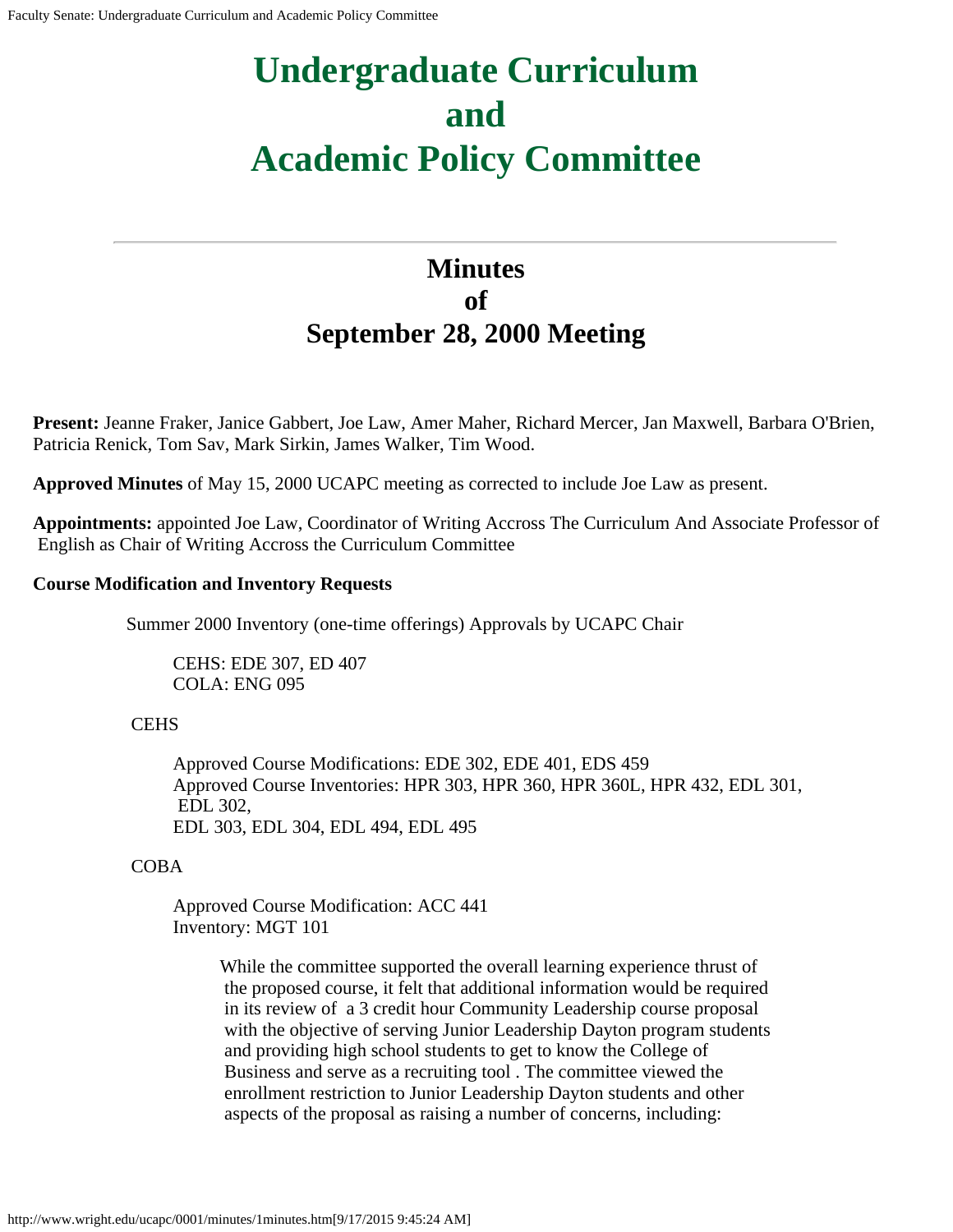1. whether or not the enrollment restriction "open only to Junior Leadership Dayton students" excluded WSU students as enrolling and, if so, 2. whether or not and to what extent the university should be in the business of offering credit courses restricted only to high school students 3. how students are admitted and by what criteria to the Junior Leadership program, hence the MGT 101 course, and what control the university would have over admission/enrollment 4. whether or not high school students admitted to the course would not be subject to the PSEO (Post Secondary Enrollment Option) as is required of other high school students enrolling in WSU courses for post secondary credit 5. whether the course content is the equivalent of a college level course

The committee feels that their concerns can be easily resolved and invites a representative of these programs to contact the UCAPC, respond to the above, and arrange to attend a future meeting.

#### COLA

Approved Course Inventories: ENG 095, ENG 345, ENG 346, PLS 487 Approved Modification: PLS 486

#### COSM

Approved Course Inventories: BIO 346, BIO 402, EH 453, EH 454 Approved Course Modifications: BIO 415, EH 360, EH 368

Approved subject to receiving changes: BIO 221 requires the submission of two separate course inventory requests to first delete BIO 221 and second to propose a new course BIO 321 Approved subject to receiving changes: BIO 353 is approved subject to receiving the above two inventory requests and needs to be resumitted with such

#### **Program Changes**

CEHS: Approved Request to Change Rehabilitation Services Major

Change from 35 to 31 elective hours Add 4 hours to major requirement Total degree hours remain unchanged at 192 hours

#### **Future Agenda Items**

In its e-mail to the university community, the committee received requests regarding concerns/issues related to two areas: (1) problems arising from the University's Administration regarding the faculty attempt to implement the Registration/Drop policy approved by the Faculty Senate last academic year and (2) concern that ROTC courses do not count towards degree requirements.

James Walker, Faculty President informed the committee that the issue regarding the implementation of the Registration/Drop policy will be before the Faculty Senate meeting of October 2, 2000 and referred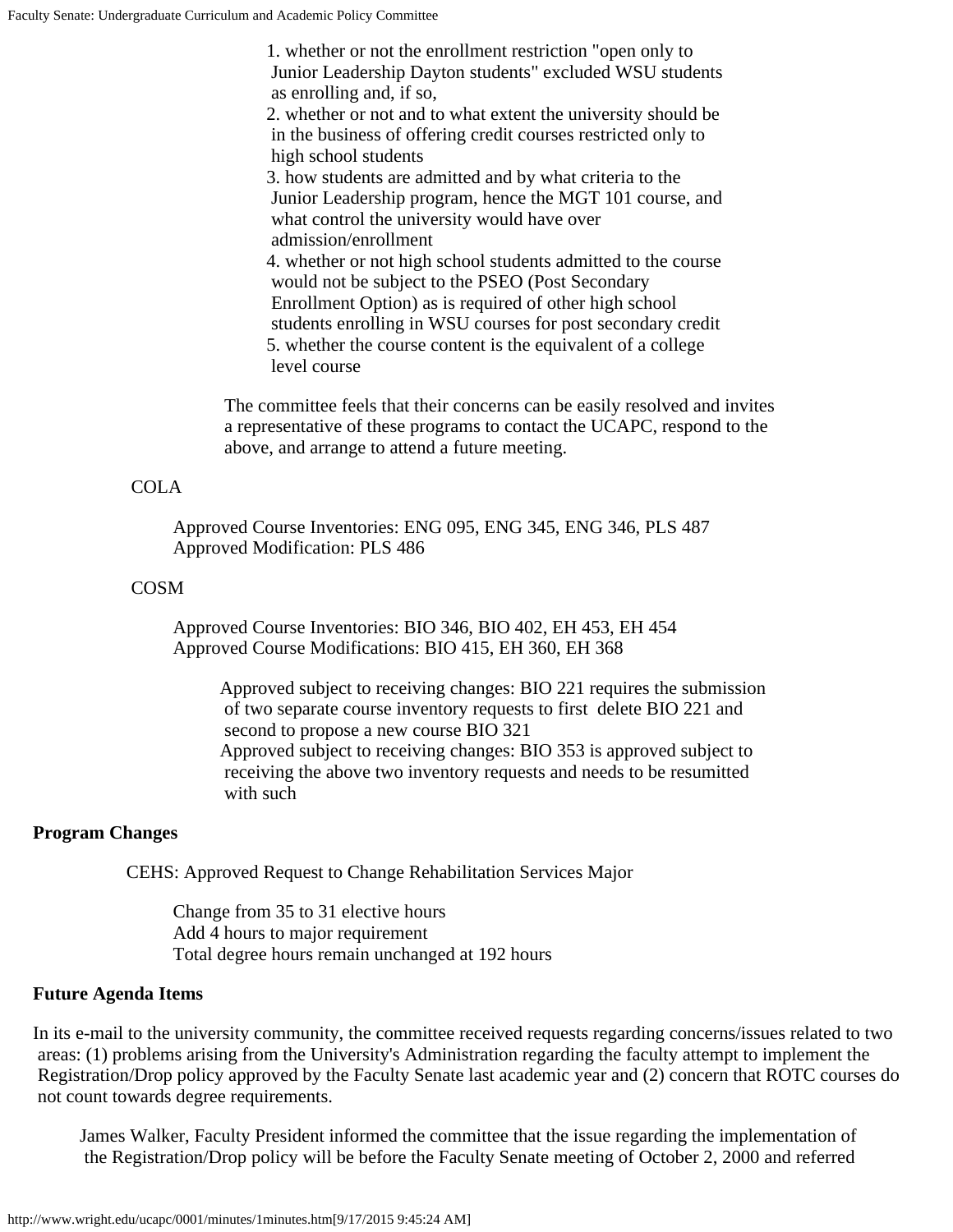to the UCAPC for review. A memo from Dave Sauter, Registra, that will be reviewed by the UCAPC in the future, indicated the following:

Colleges/Units With Designated Courses "Instructor Permission Required After Term Begins" in Winter 2001:

College of Eduction and Human Services: 1 course, 6 sections College of Business: 23 courses, 40 sections College of Nursing and Health: 7 courses, 49 sections College of Science and Mathematics: 22 courses, 110 sections University College: 10 courses, 33 sections

Colleges With NO Designated Courses:

College of Engineering and Computer Science College of Liberal Arts School of Professional Psychology University Honors

Specifically, the issue relates to the policy:

#### **Registration and Add Policy/Attendance and Drop Policy Approved by Faculty Senate January 10, 2000**

#### **Registration and Add Policy**

There are three designations of courses, each with specific registration requirements. For most courses, students may register or add through the Registrar's Office anytime through the seventh calendar day of the term. For courses designated "Instructor Permission Required," students may register or add only with the instructor's permission. For courses designated "Instructor Permission Required after Term Begins," students may register or add until the first day of the term, after which they need to obtain the instructor's permission. Departments must notify the registrar which courses require instructor permission when the courses are scheduled.

Students registering after the term begins are responsible for all missed assignments and cannot expect that due dates will be altered.

#### **Attendance and Drop Policy**

Instructors establish attendance policies and penalties for absences for individual courses; penalties may include lowering of the grade or even failure if the absences exceed those permitted by the instructor. Such policies and penalties should be included in the course syllabus and available to the students at the first class meeting.

For courses designated "Instructor Permission Required after Term Begins," students may be dropped from the course for being absent from the first two class meetings (for courses meeting more than once a week) or from the first class (for courses meeting only once a week). When this policy is utilized any student missing the designated class(es) may be dropped from the specific class section. The instructor must notify the Registrar's Office promptly for the students to be removed from the roll